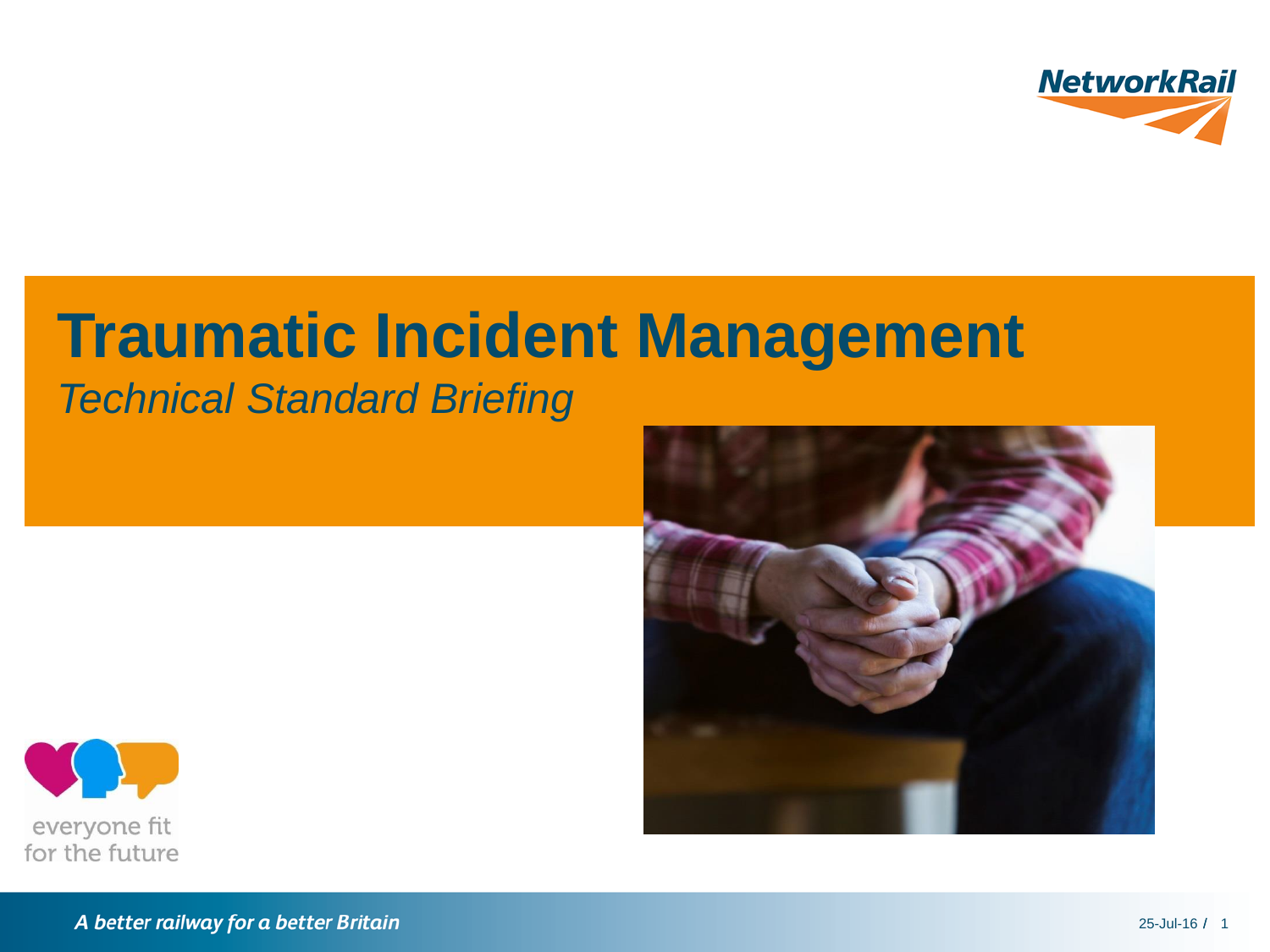

#### **Employees involved in, or who witness, potentially traumatic incidents may have an increased risk of developing a mental health condition.**

Network Rail's commitment to supporting its employees, who are exposed to a potentially traumatic incident, complies with the Health and Safety at Work etc. Act 1974.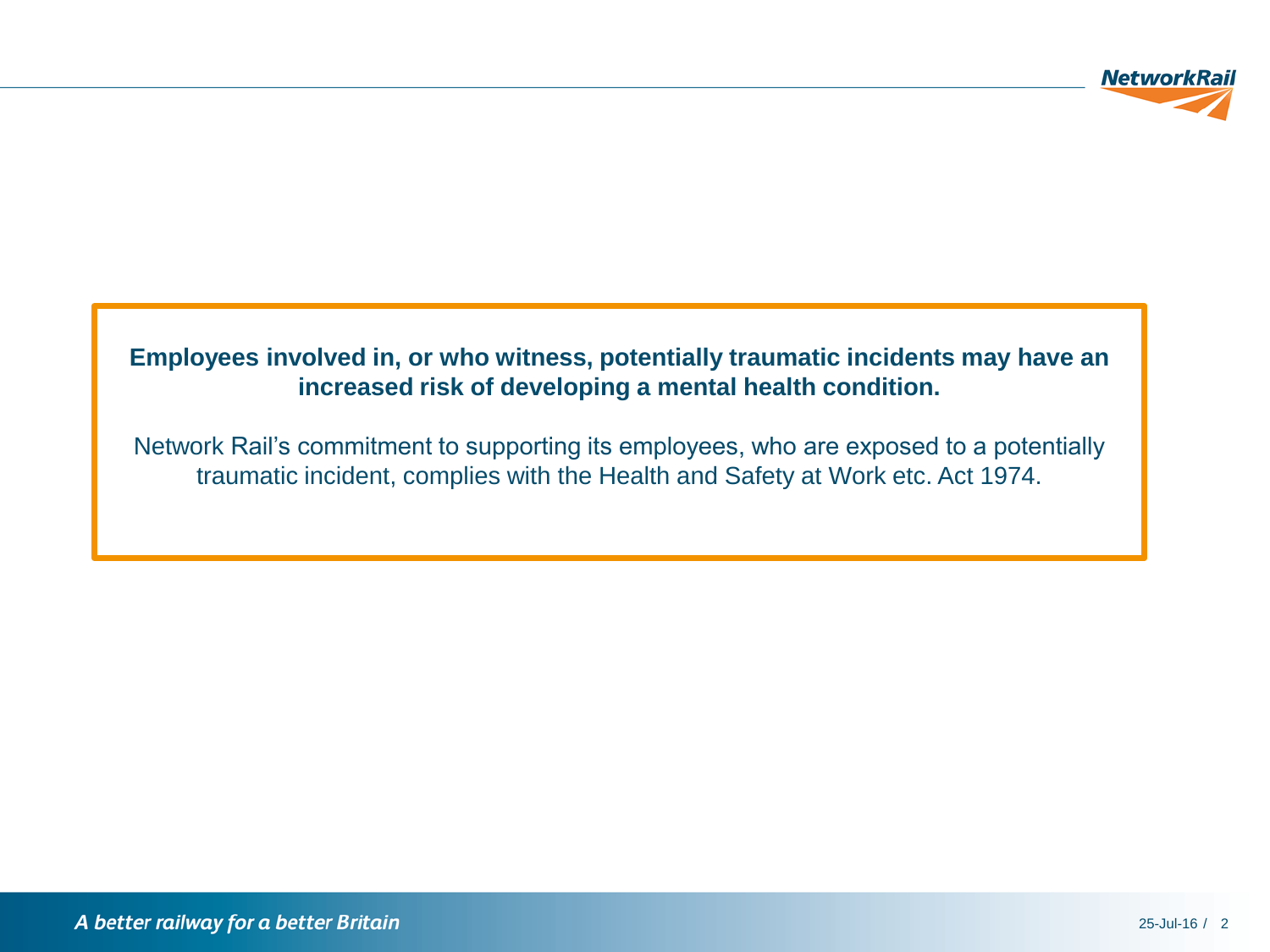

### *Legal compliance*

- The Railways and Other Guided Transport Systems (Safety Regulations 2006)
- Management of Health and Safety at Work Regulations 1999 [Section 3]
- ▶ Health and Safety at Work Act 1974 [Section 2]
- Equality Act 2010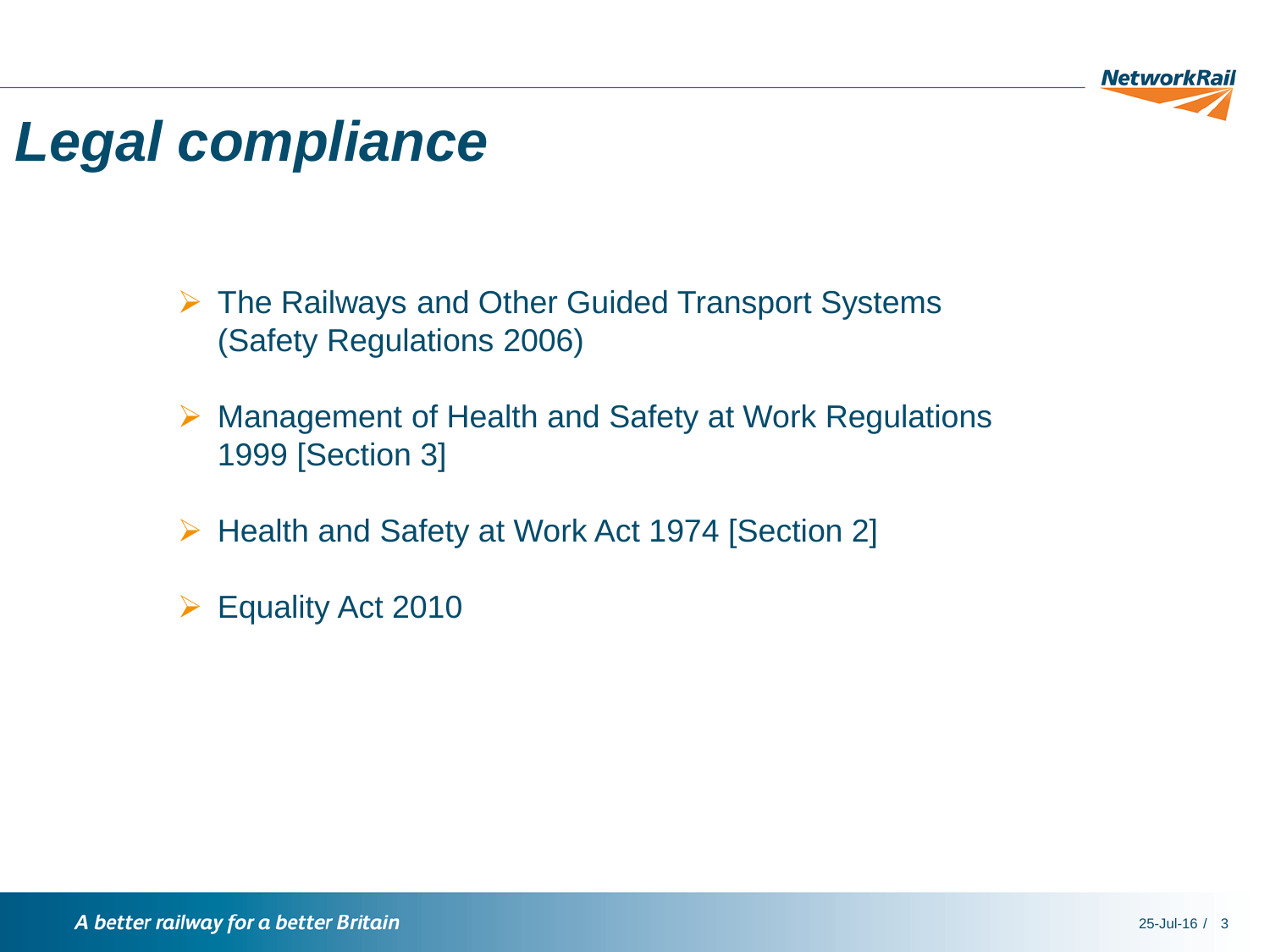

### *Why do we need a company standard?*

- $\triangleright$  Network Rail has no consistent process for how it manages Traumatic incidences
- $\triangleright$  No company standard or tool for identifying if an employee has suffered or is experiencing trauma and how to mitigate risk of mental ill health following a traumatic incident
- HR policy is a catch all for ill-health including psychological health –does not cover mitigation with guided pragmatic response to Trauma management
- 'Managing Stress Guide 2005 does not include managing trauma – it is out of date and has inconsistent usage

|                                | Ref.<br><b>NR/L2/OH S/TBC</b><br>1550<br>Date<br>35 June 2016<br>Compliance date:<br>03 September 2016                                                                                                                                     |
|--------------------------------|--------------------------------------------------------------------------------------------------------------------------------------------------------------------------------------------------------------------------------------------|
| Level 2                        |                                                                                                                                                                                                                                            |
|                                | Traumatic incident management                                                                                                                                                                                                              |
|                                | <b>Endorsement and Authorisation</b>                                                                                                                                                                                                       |
|                                | <b>Endorsed by:</b>                                                                                                                                                                                                                        |
|                                | Victoria Ward, Working Group Chair                                                                                                                                                                                                         |
|                                | <b>Authorised by:</b>                                                                                                                                                                                                                      |
|                                |                                                                                                                                                                                                                                            |
|                                | Brian Tomlinson, Steering Group Chair                                                                                                                                                                                                      |
|                                | Accepted for issue by:                                                                                                                                                                                                                     |
|                                | Mick McManus, National Standards Manager                                                                                                                                                                                                   |
| @ Copyright 2016 Network Rail. | This document is the property of Network Rail. It shall not be reproduced in whole or part nor disclosed to a third<br>party without the written permission of Network Rail.<br>Uncontrolled copy once printed from its electronic source. |
|                                | Published and Issued by Network Rail, 2nd Floor, One Eversholt Street, London, NW1 2DN.                                                                                                                                                    |
|                                | <b>NetworkRail</b>                                                                                                                                                                                                                         |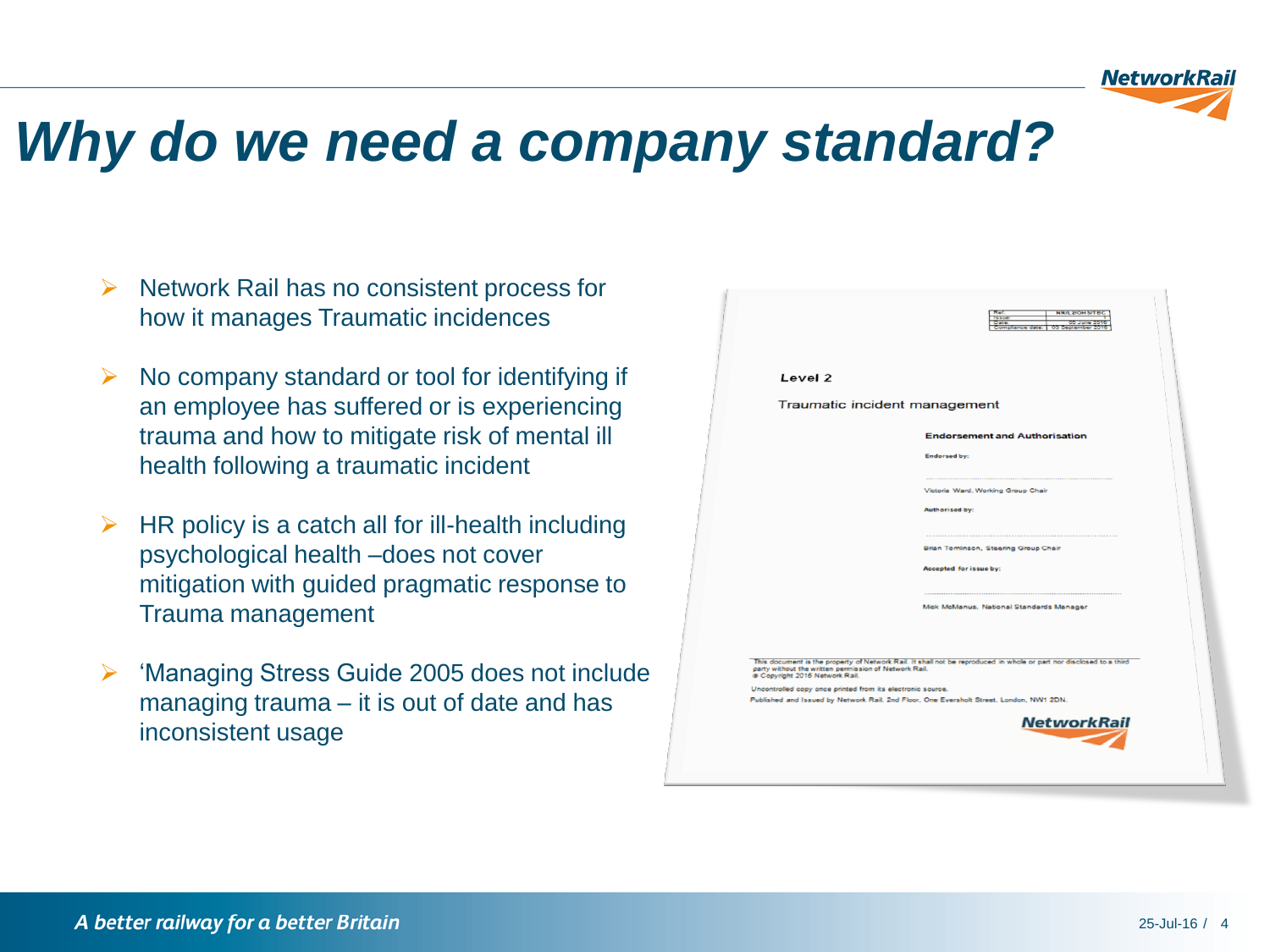

'Traumatic incident management' Standard (NR/L2/OHS/052) is published and available on the [standards website a](http://networkrailstandards/BSI/Search.aspx?ref=stress)nd should be read in conjunction with the Trauma Questionnaire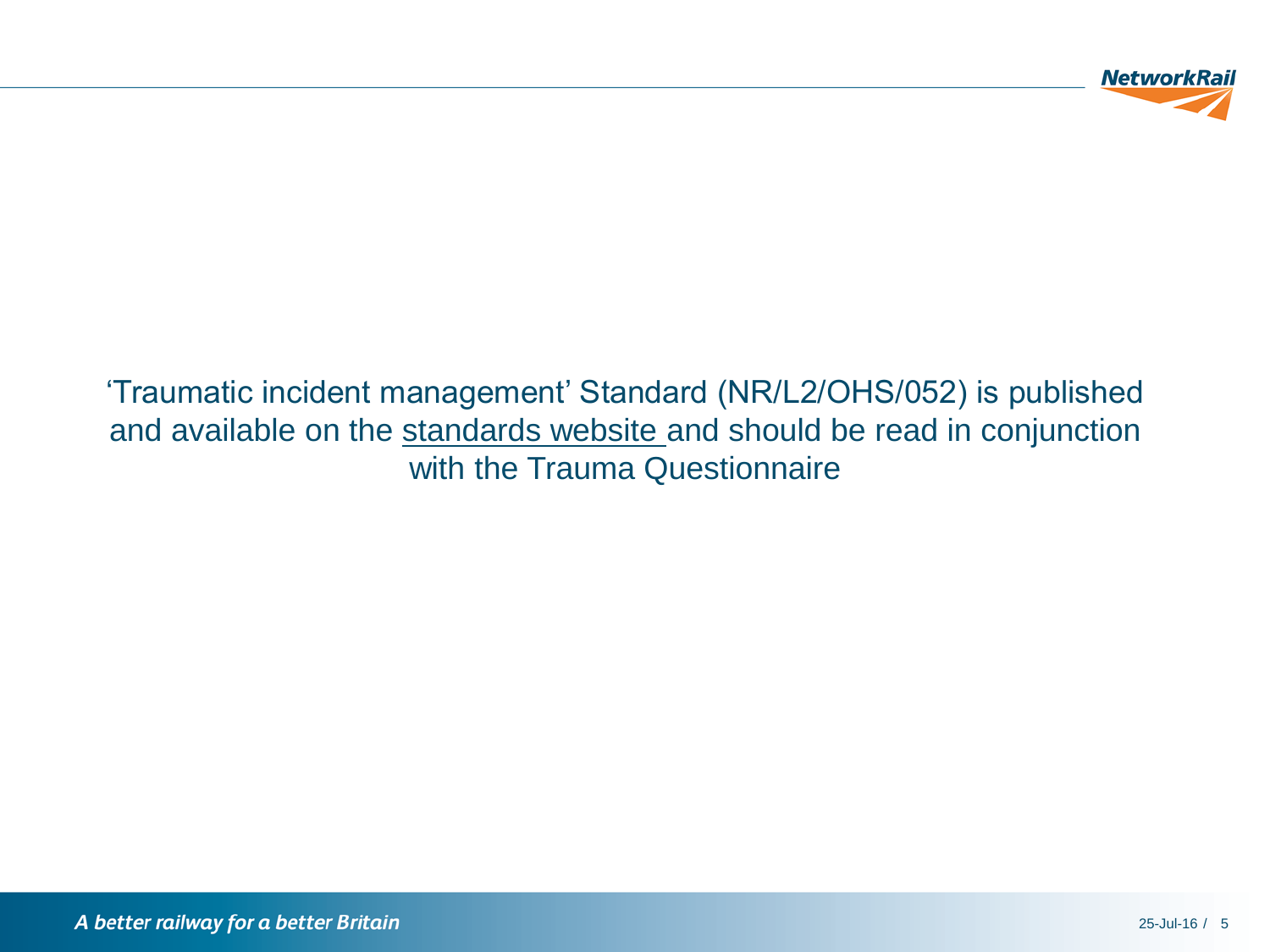

### *What is the purpose of the standard?*

- $\triangleright$  To provide an effective and consistent process to be applied by managers and responsible persons following traumatic incidents in the workplace
- $\triangleright$  To support pro-active management of the risks of psychological and physical injury following a traumatic incident, reducing the effects to our people
- $\triangleright$  To improve the health and wellbeing of our colleagues, ensuring they are supported and receiving treatment as required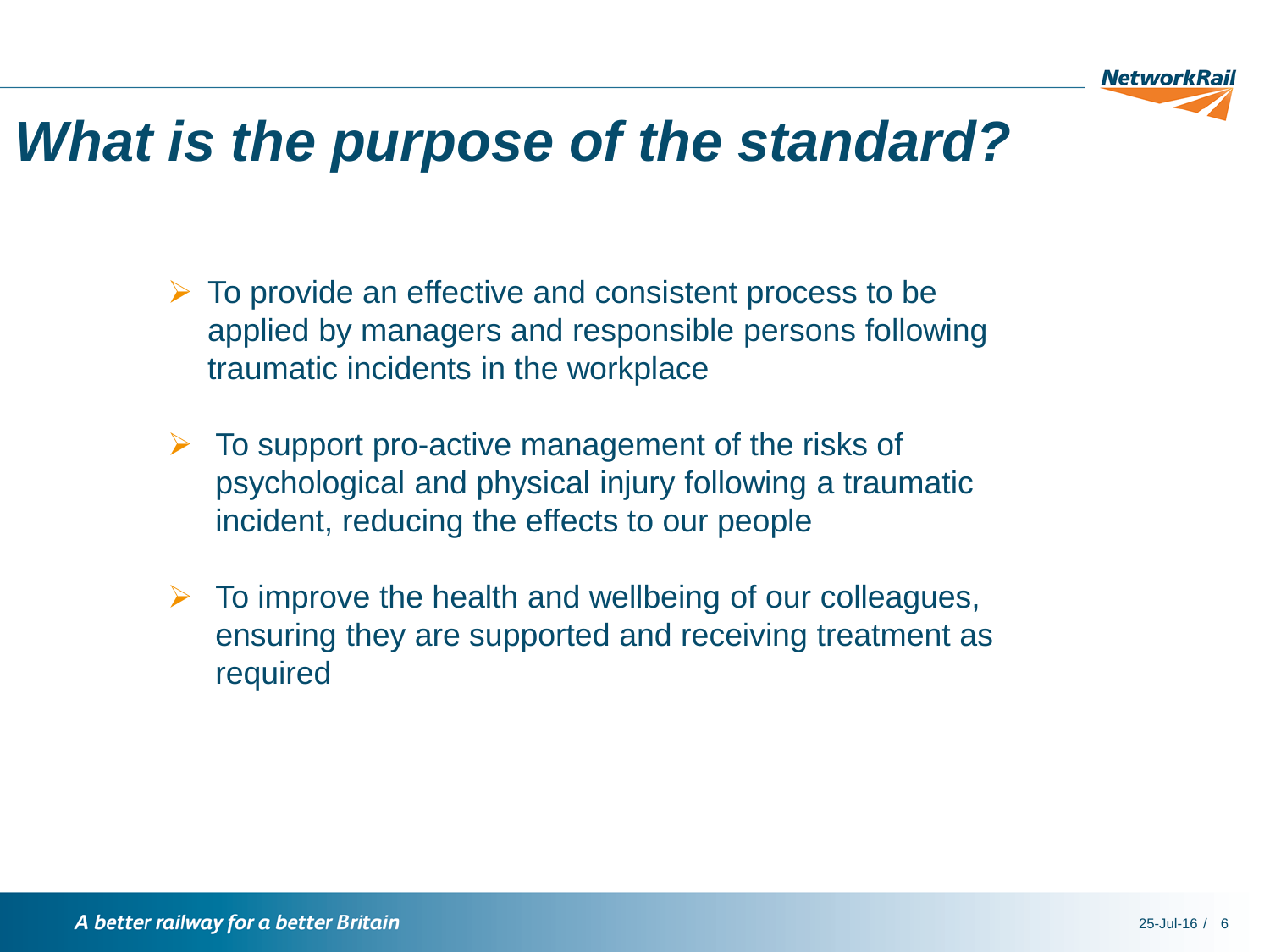

### *The Standard…*

**In Scope…**

Identifying employees at risk after a traumatic event

Effective support to employees from the point of incident

Referral to support services as required

Control measures to reduce the risk of the development of a mental health condition following a traumatic incident

#### **Out of Scope…**

Addressing the implications of personal trauma

Application to contractors (they have separate arrangements in place through agencies)

Replacement of HR policies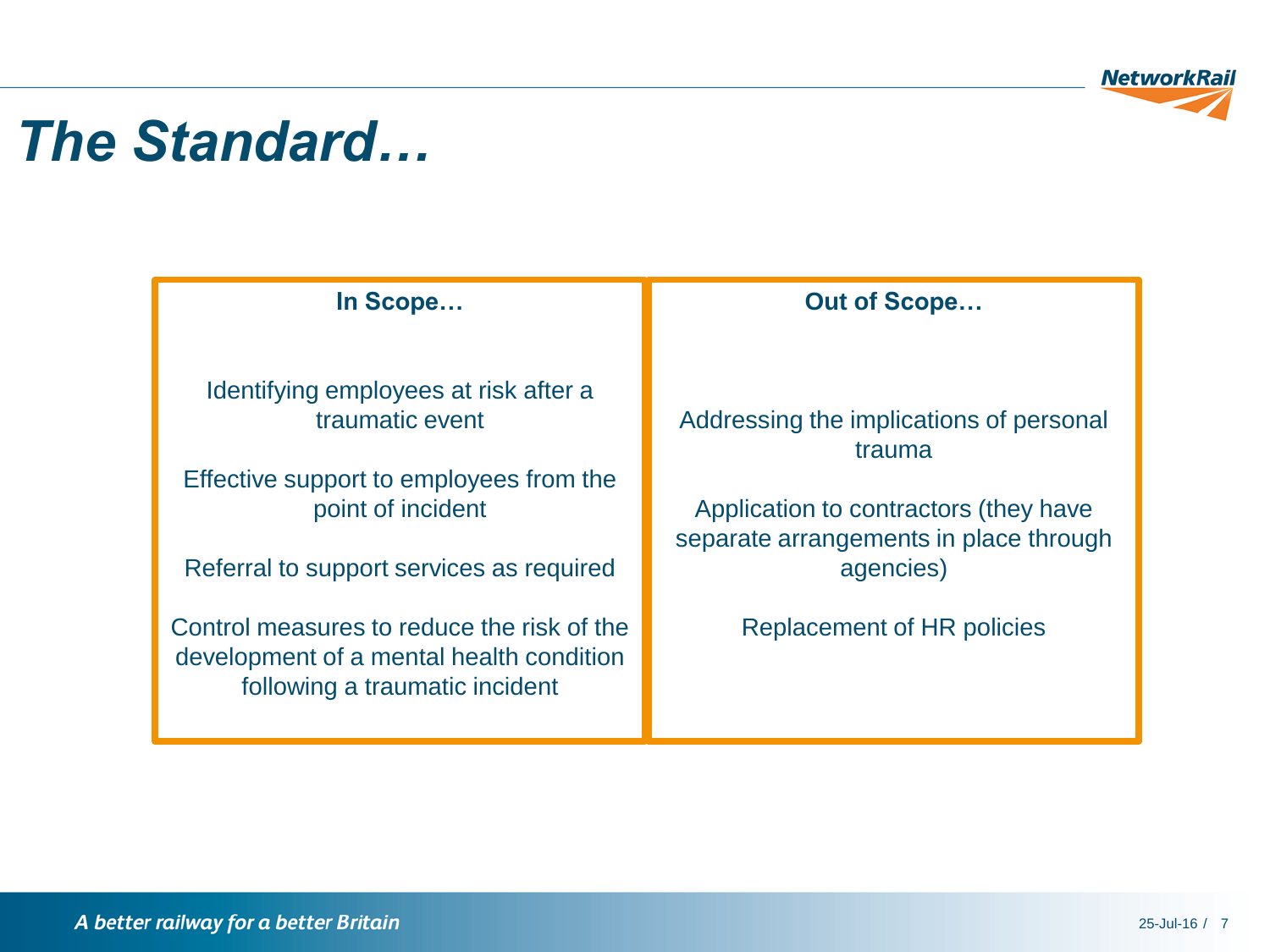

### *Principles*

|              | <b>OH S/TRC</b> |
|--------------|-----------------|
|              |                 |
|              |                 |
| <b>tance</b> | 72.             |

Appendix B - Trauma Screening Questionnaire

#### **B** 1 Your Own Reactions Now to the Traumatic Event

- Please consider the following reactions which sometimes occur after a traun  $1811$ event. This questionnaire is concerned with your personal reactions to the traumatic event which happened a few weeks ago.
- **B12** Please indicate whether or not you have experienced any of the following A LEAST TWICE IN THE PAST WEEK:

|        |                                                             | <b>YES. AT LEAST</b><br>TWICE IN THE<br><b>PAST WEEK</b> |
|--------|-------------------------------------------------------------|----------------------------------------------------------|
| 1.     | Upsetting thoughts or memories about the event that have    |                                                          |
| come   |                                                             |                                                          |
|        | into your mind against your will                            |                                                          |
| 2.     | Upsetting dreams about the event                            |                                                          |
| 3.     | Acting or feeling as though the event were happening again  |                                                          |
| 4.     | Feeling upset by reminders of the event                     |                                                          |
| 5.     | Bodily reactions (such as fast heartbeat, stomach churning, |                                                          |
|        | sweatiness, dizziness) when reminded of the event           |                                                          |
| 6.     | Difficulty falling or staying asleep                        |                                                          |
| 7.     | Irritability or outbursts of anger                          |                                                          |
| 8.     | Difficulty concentrating                                    |                                                          |
| 9.     | Heightened awareness of potential dangers to yourself and   |                                                          |
| others |                                                             |                                                          |
|        | 10. Being jumpy or being startled at something unexpected   |                                                          |

© C.R. Brewin et al., 2002

The majority of people exposed to traumatic events will recover within four to six weeks of the event without the need for further help.

Enforcing psychological intervention or formal professional healthcare services immediately following an incident should be avoided.

Sufficient resources are available to all employees to raise awareness of the normal reaction to a potentially traumatic incident, and to embed principles of watchful waiting throughout the business

Employees more likely to be exposed to potentially traumatic incidents can be offered training to understand the nature of their work and the impact such exposure might have on their mental health.

Page 9 of 13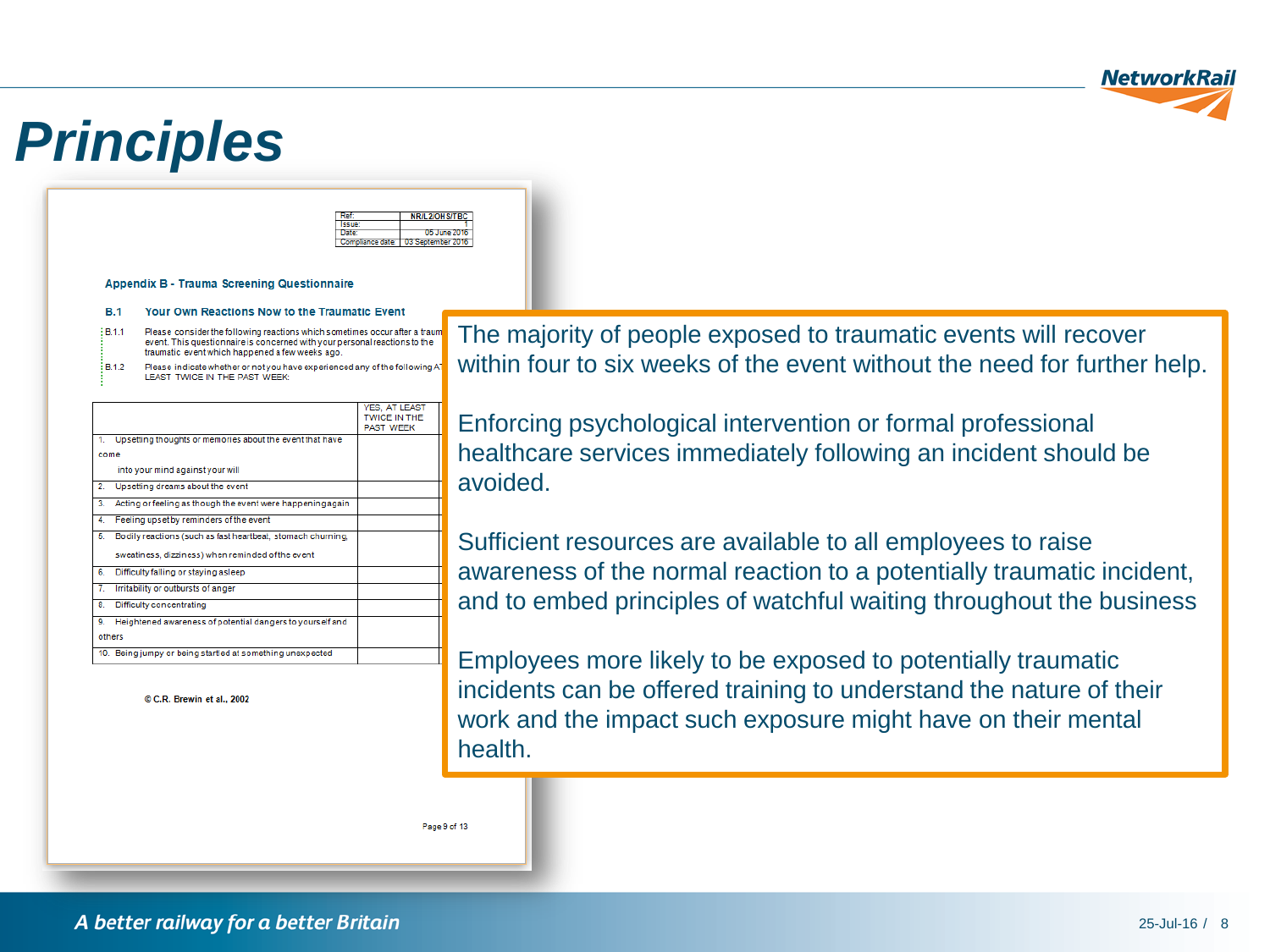

## *What are the updates to Policies, Process and People?*

- $\triangleright$  The Trauma questionnaire and standard will be referred to in the following policies and processes amended as necessary:
	- $\triangleright$  Reasonable Adjustments
	- ▶ Sickness Policy
- $\triangleright$  HR Direct and HR Advisers will be given a technical and practical brief
- $\triangleright$  HR community/Line Managers will be briefed
- $\triangleright$  OH Assist will be briefed
- Recorded briefings will be available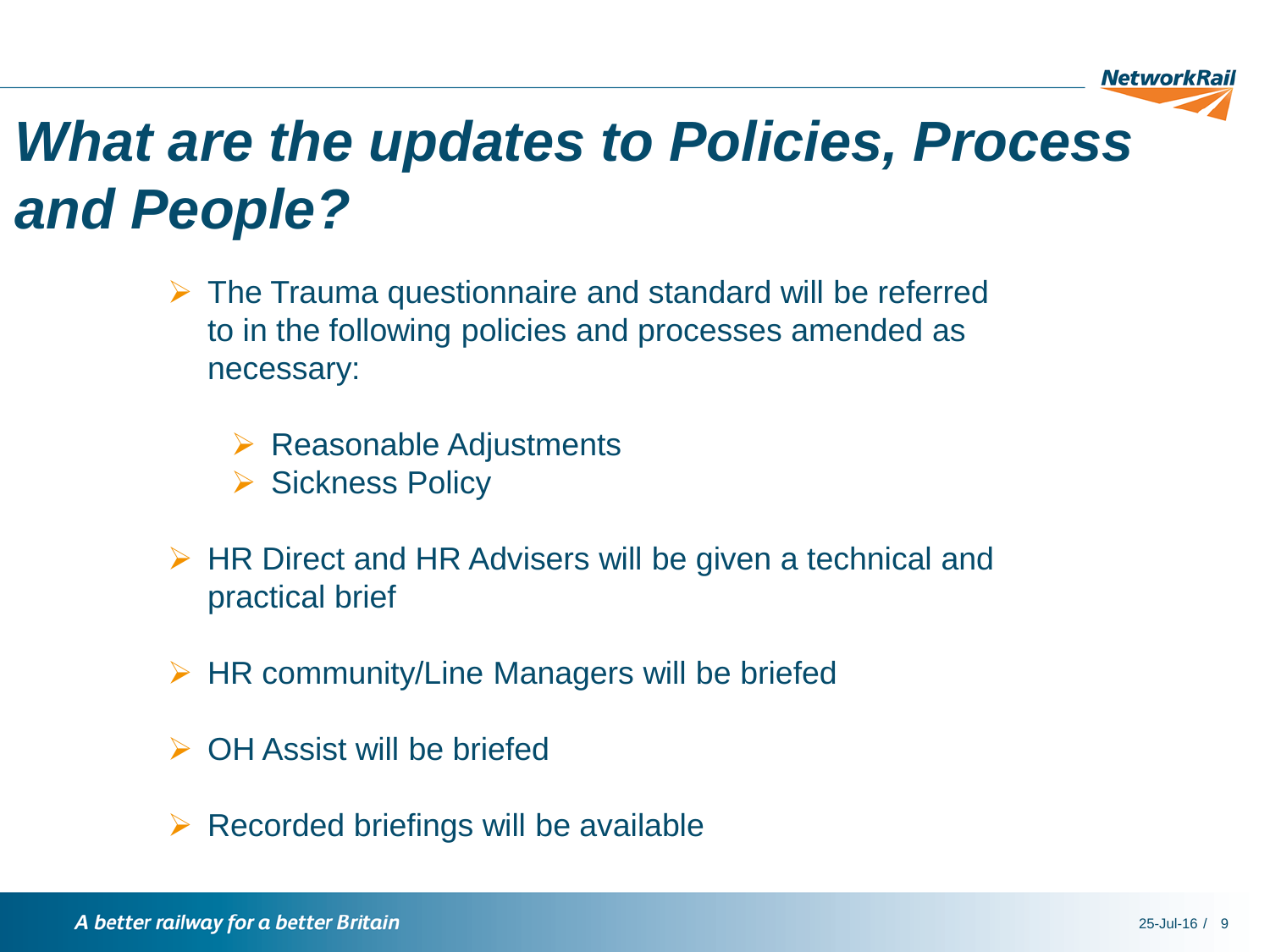

### *How do you use the standard?*

#### **Immediately following a potentially traumatic incident**

The responsible person on site at the time of the incident establishes if any Network Rail employee has witnessed or has been involved in the potentially traumatic incident The responsible person will relieve the employee of duty and arrange for the employee to be accompanied: home/station/depot

#### **Assess if an employee who wants to continue working**

shall only do so if the responsible person has assessed they can work safely and arrangements are made so they do not work alone.

#### **Informal conversations following an incident**

Employees exposed to a potentially traumatic incident might find it beneficial to discuss the incident informally with others.

The responsible person or line manager shall offer an informal conversation as soon as they are aware that the employee has witnessed or been involved in a potentially traumatic incident. Should be done in first 24 to 96 hours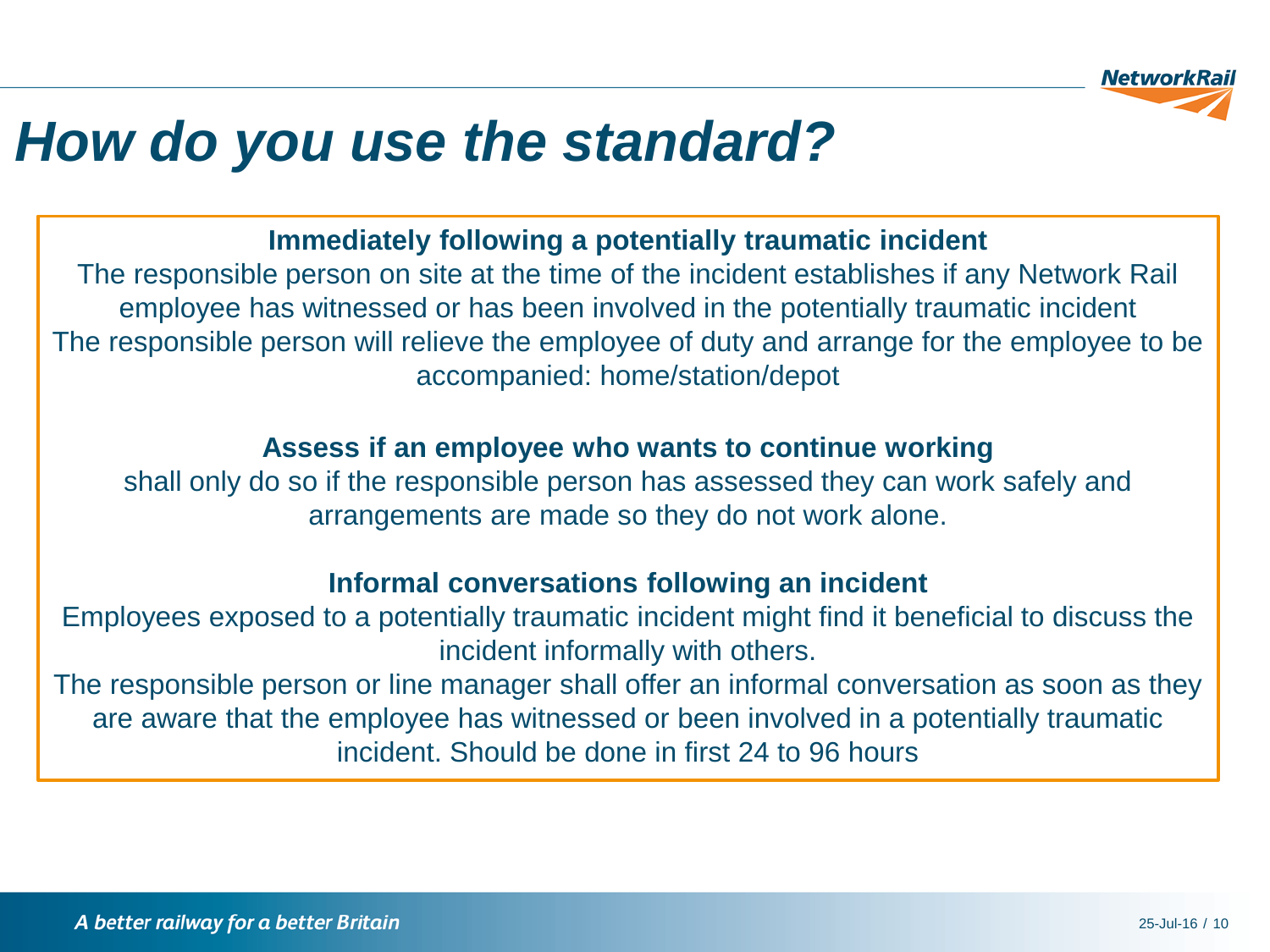

### *What is the role of the manager?*

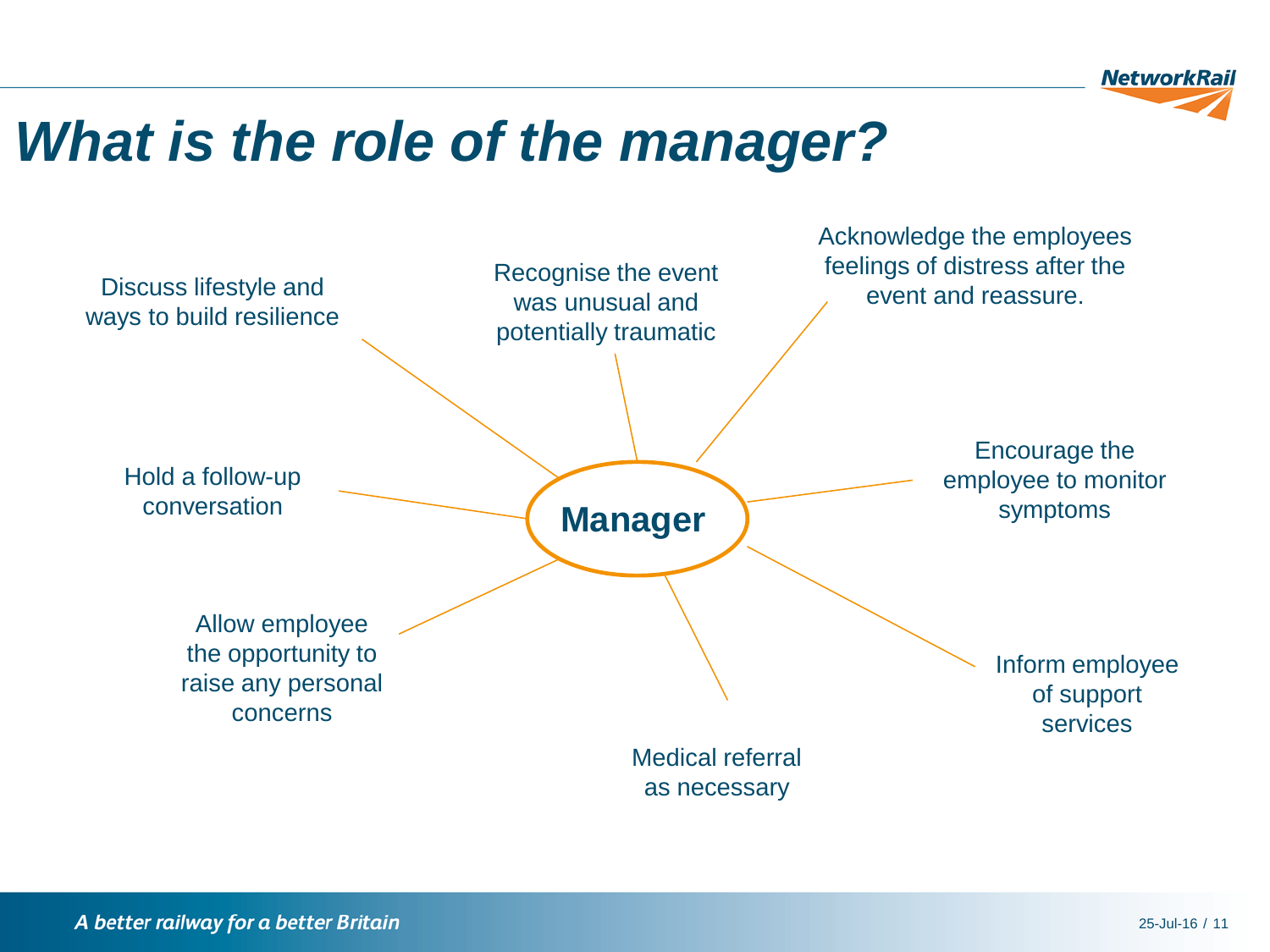

### *What is the role of the manager?*

**Trauma Screening Questionnaire** 

Your Own Reactions Now to the Traumatic Event

Please consider the following reactions which sometimes occur after a traumatic event. This questionnaire is concerned with your personal reactions to the traumatic event which happened a few weeks ago. Please Indicate whether or not you have experienced any of the following AT LEAST TWICE IN THE PAST WEEK:

|                  |                                                            | <b>YES, AT LEAST</b> |
|------------------|------------------------------------------------------------|----------------------|
|                  |                                                            | <b>TWICE IN THE</b>  |
|                  |                                                            | <b>PAST WEEK</b>     |
| 1.               | Upsetting thoughts or memories about the event that have   |                      |
| come             |                                                            |                      |
|                  | into your mind against your will                           |                      |
| $\overline{2}$ . | Upsetting dreams about the event                           |                      |
| З.               | Acting or feeling as though the event were happening again |                      |
| 4.               | Feeling upset by reminders of the event                    |                      |
| 5.               | Bodily reactions (such as fast heartbeat, stomach chuming, |                      |
|                  | sweatiness, dizziness) when reminded of the event          |                      |
| 6.               | Difficulty failing or staying asleep                       |                      |
| 7.               | Irritability or outbursts of anger                         |                      |
| 8.               | Difficulty concentrating                                   |                      |
| 9.               | Heightened awareness of potential dangers to yourself and  |                      |
|                  | others                                                     |                      |
|                  | 10. Being jumpy or being startled at something unexpected  |                      |
|                  |                                                            |                      |

C.R. Brewin et al., 2002

Answer 6 or more Yes questions: refer to EAP. A formal referral to the occupational health provider should also be discussed with the employee and completed. The occupational health provider will recommend what supportive measures might also be appropriate.

Fewer than six 'yes' responses to the questionnaire line managers should arrange an additional meeting in four weeks' time.

The line manager should also advise their employee to seek advice from their General Practitioner or through the EAP.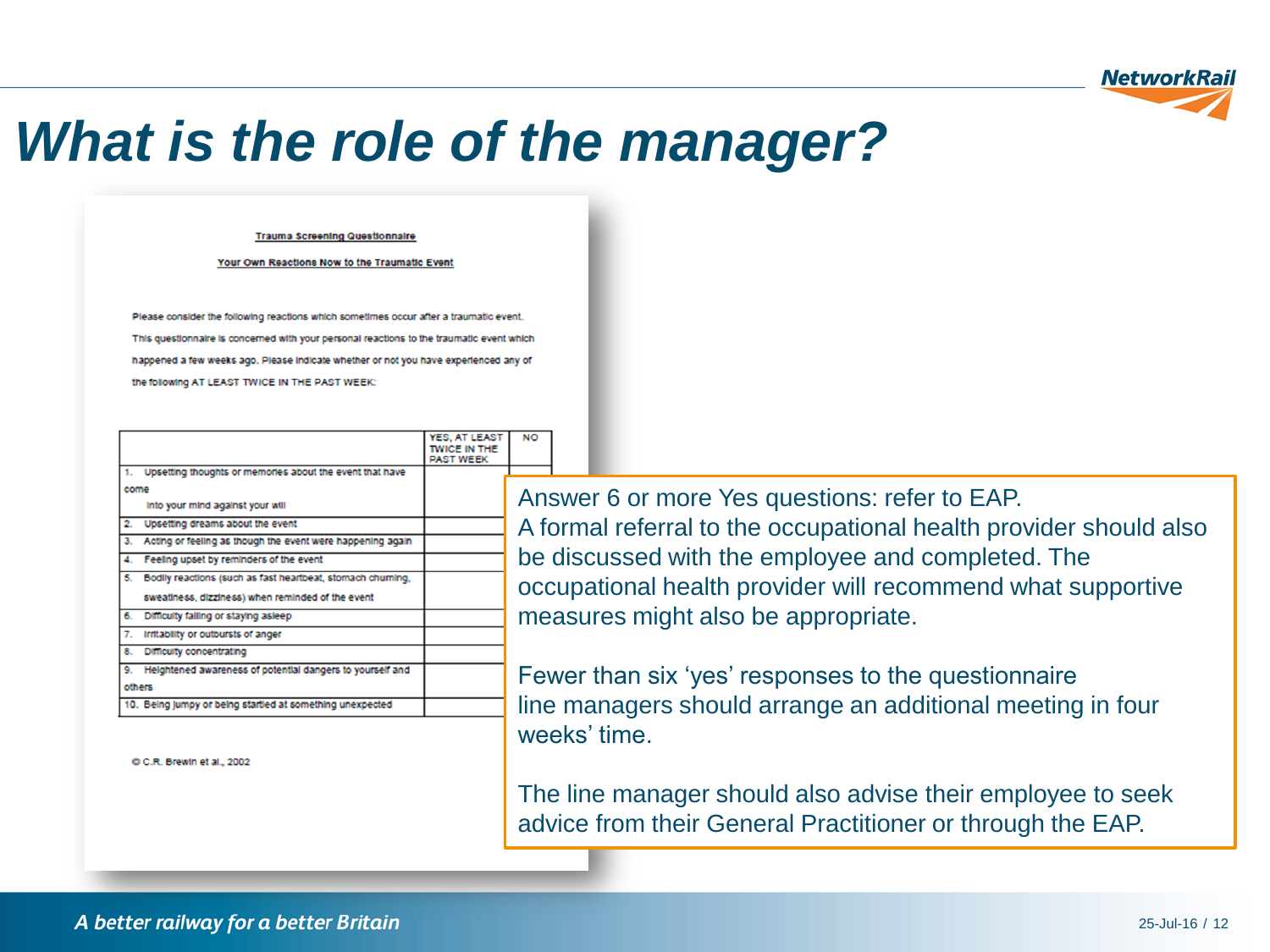

### *Guidance following an incident…*

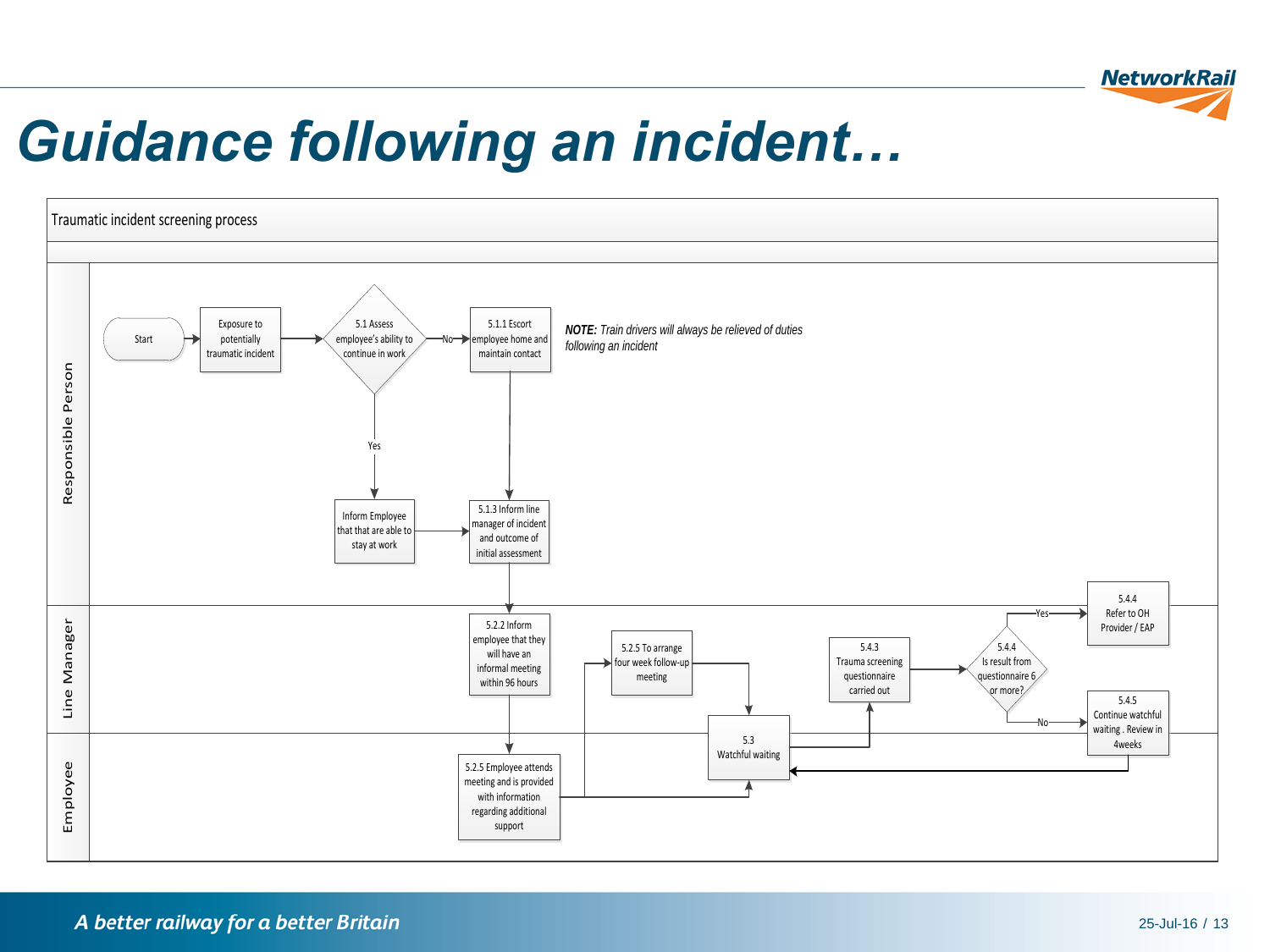

### *Watchful waiting…*

- $\triangleright$  After a potentially traumatic incident, the principles of watchful waiting should be adopted by line managers and employees.
- $\triangleright$  Watchful waiting is the principle of waiting to see if an employee's symptoms improve on their own, and is the recommended course of action during the first month following a traumatic incident. The principles of watchful waiting include:
	- $\triangleright$  self-monitoring
	- $\triangleright$  keeping in contact with employees involved in potentially traumatic incidents
	- $\triangleright$  looking out for any changes in behaviour and/or any new or worsening mental health symptoms for example, post-traumatic stress disorder.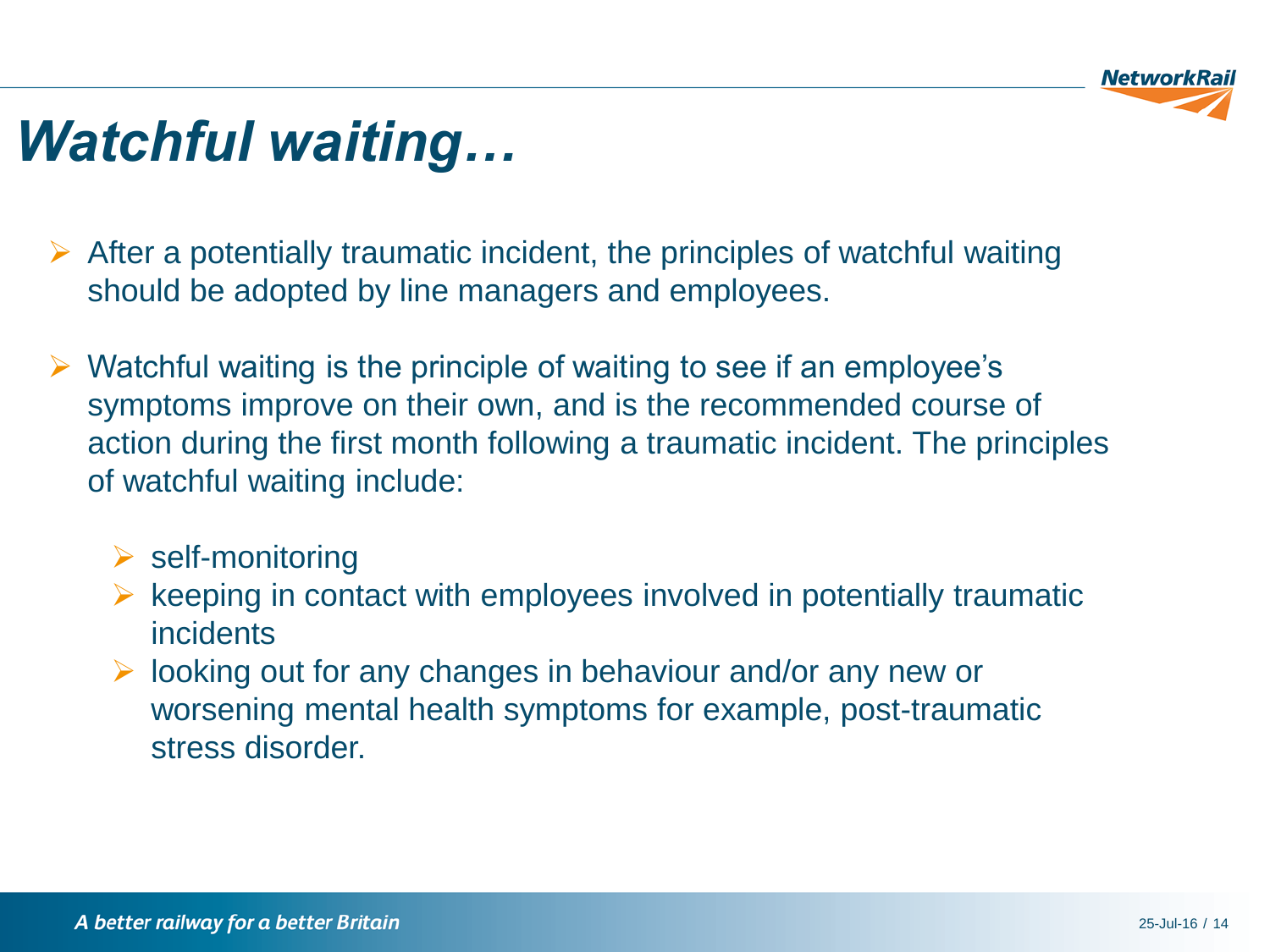

### *One month following the incident…*

- $\triangleright$  The majority of people exposed to traumatic events will recover within four to six weeks of the event without the need for clinical intervention.
- $\triangleright$  Line managers should have a second informal conversation with the employee to establish how the employee is feeling and coping one month after the incident.
- $\triangleright$  Line managers should complete the Trauma Screening Questionnaire in NR/L2/OHS/052/F01 with their employee as part of the second informal conversation.
- $\triangleright$  If the employee records six or more 'yes' responses to the questionnaire, the line manager should refer them to EAP. A formal referral to the occupational health provider should also be discussed with the employee and completed.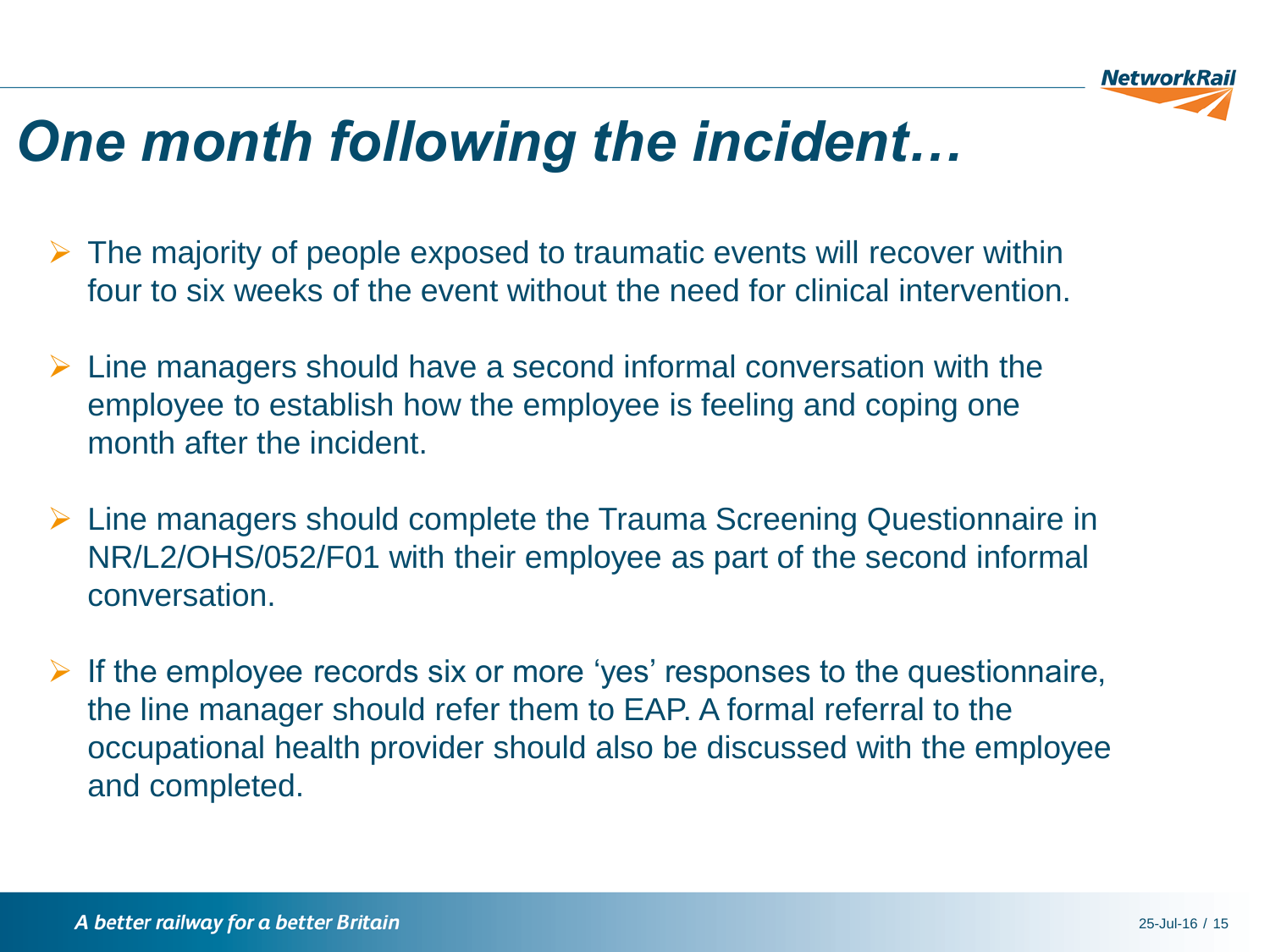

### *Potential symptoms*

**Re-experiencing the trauma…**

Vivid flashbacks

Intrusive thoughts and images

**Nightmares** 

Distress at reminders

Pain

Sweating

Nausea

**Alertness or feeling on edge…**

Panicking when reminded

Easily upset

Angry or startled

Feeling of helplessness

Lack of or disturbed sleep

**Confusion** 

Self-destructive behaviour

**Avoiding feelings or memories…**

Keeping busy

Avoiding situations that remind

Feeling detached

Emotionally numb

Unable to express affection

Increased use of alcohol or other substances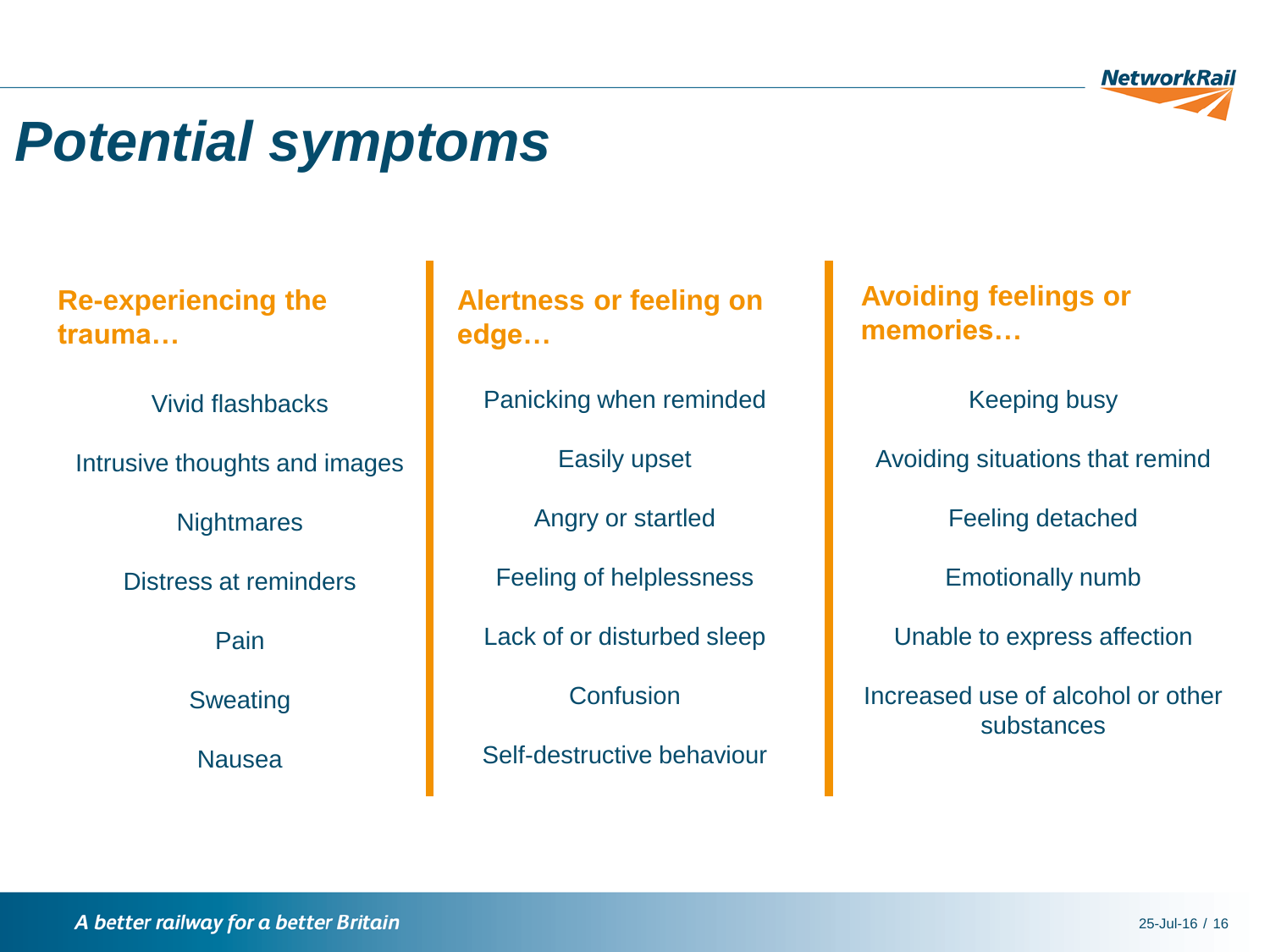

### *Reasonable adjustments*

### **Purpose:**

A reasonable adjustment helps remove the barriers an employee faces to staying employed as such it enables employees to continue their job with the required support and interventions. Disability also includes mental health conditions.

#### **Scope:**

Reasonable adjustments will be required where a: 'physical feature, provision, criterion or practice puts someone with a disability at a substantial disadvantage.'

#### **Law:**

The Equality Act 2010 requires Network Rail to make reasonable adjustments for disabled applicants and disabled employees who are:

- continuing to work
- Being promoted
- redeployed or;
- seconded.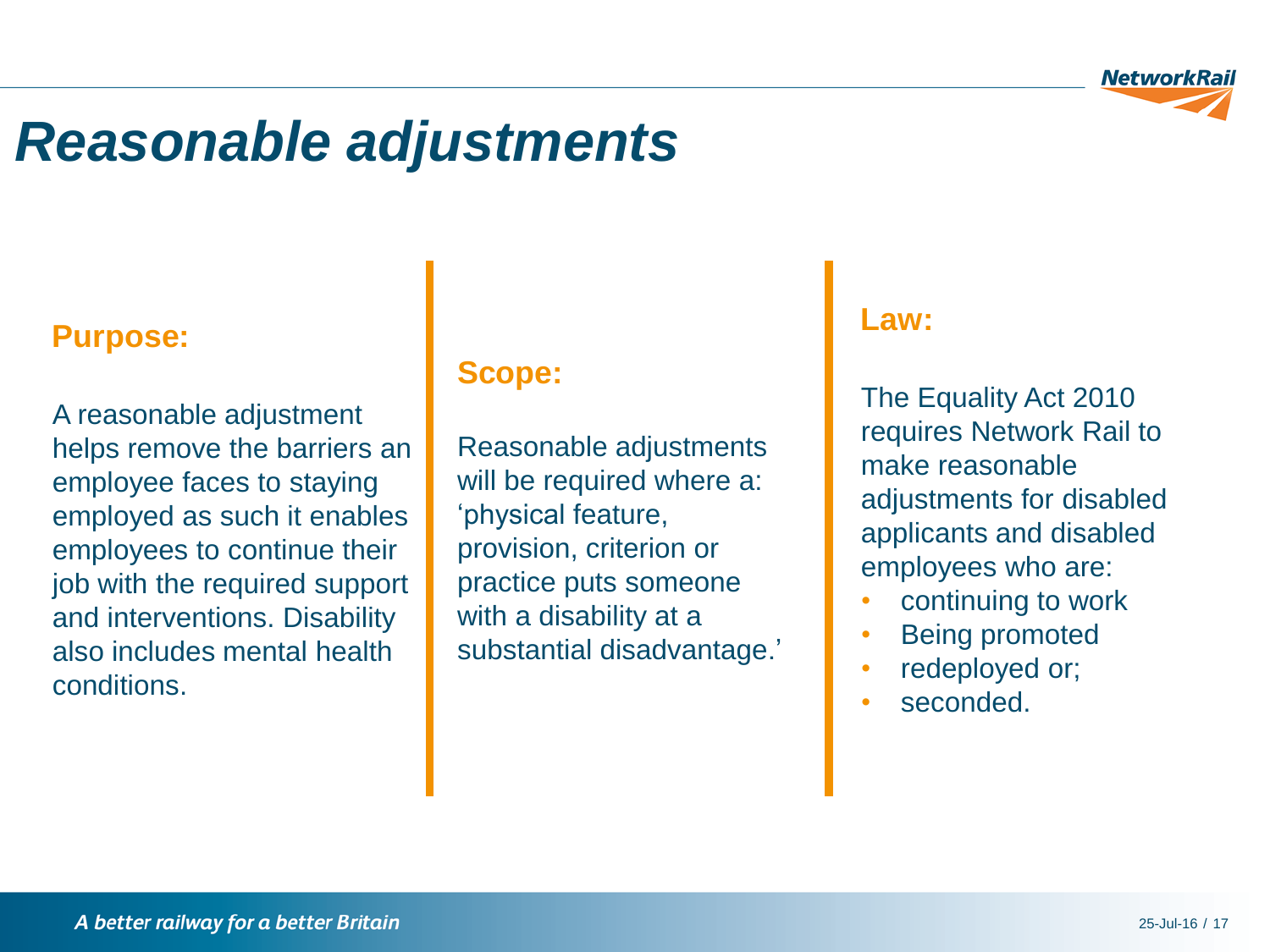### *How should assessments and HMAPS be stored?*

 $\triangleright$  Employees should be given a copy of their trauma questionnaire

File the trauma questionnaire:

- $\triangleright$  hard copy in a locked secure cabinet that has restricted access
- $\triangleright$  File electronic copy in a restricted folder
- $\triangleright$  Upload electronically completed documents to HRSS for the employees personal file - [EmployeeRecords@networkrail.co.uk](mailto:-EmployeeRecords@networkrail.co.uk)

NetworkRail